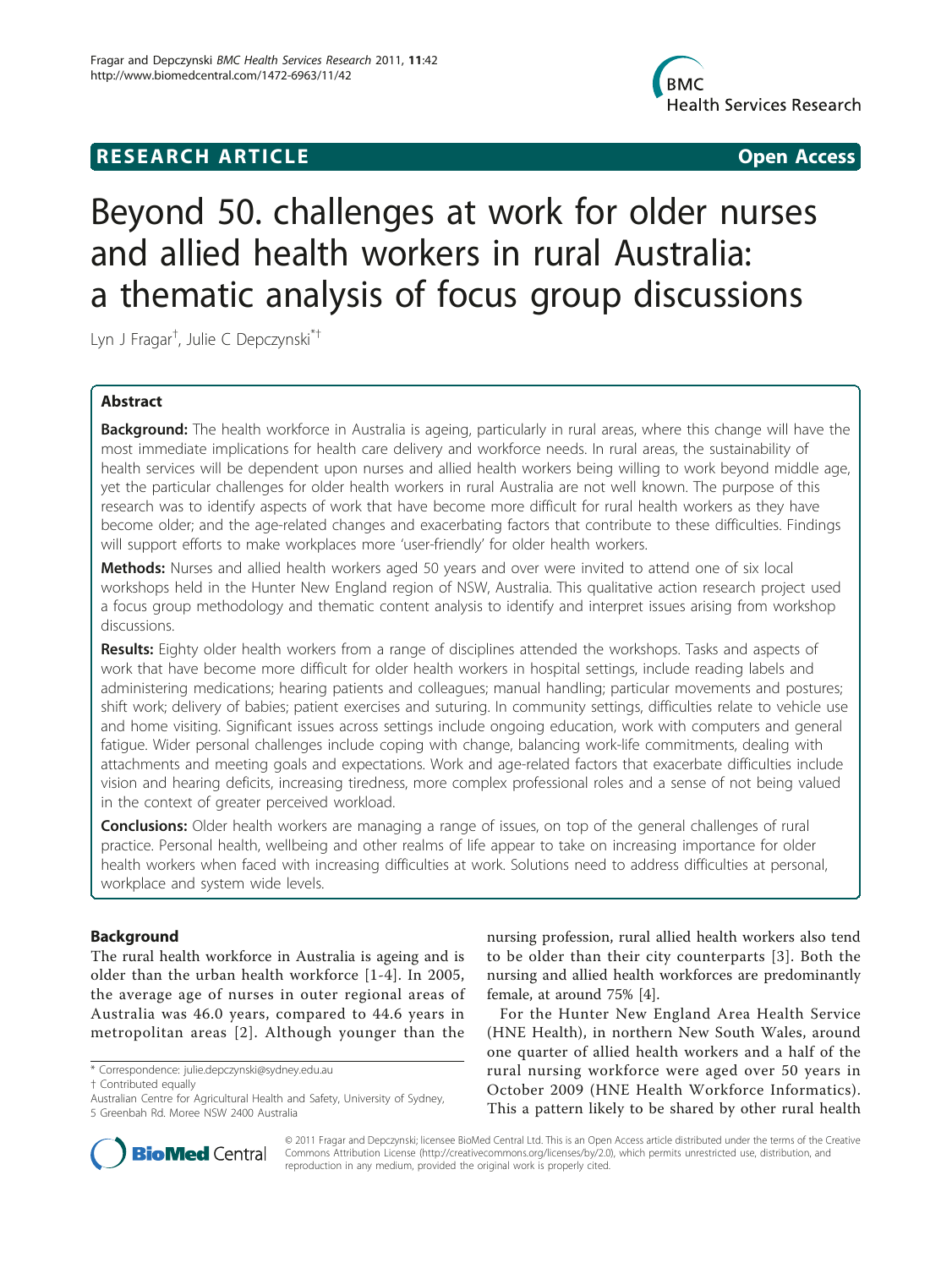services across Australia. Workforce sustainability, at least in the short term, is likely to depend on nurses and allied health workers being willing, able and happy to work beyond middle age.

Ageing is associated with recognised physical and mental changes including reductions in aerobic power, muscular strength and endurance, reaction speed, acuity of special senses, difficulties with thermoregulation, sleep disturbances and concerns about increased risk of chronic illness [[5-8](#page-11-0)]. Back pain, other musculo-skeletal disorders and stress-related mood disorders are common health and injury problems with older health workers [[9,10](#page-11-0)]. However, in some studies, older nurses and other older workers have been shown to have better than average physical and mental health - although this may be because work helps keep older workers healthy, or less healthy older workers leave the workforce [\[9,11](#page-11-0)].

Generally speaking, in the absence of major illness, little relationship has been found between ageing and work performance per se [\[5](#page-11-0),[12](#page-11-0)-[14\]](#page-11-0). Personal health and fitness however, can be highly variable amongst older adults and is more likely to affect physical strength and likelihood of injury than ageing itself [[5,12\]](#page-11-0). Poor health is strongly associated with labour force exit [[15](#page-11-0)-[17\]](#page-11-0). Whilst older workers have considerable capacity to manage job demands and difficulties, it has been suggested that at some point, older workers do become "overwhelmed" by the increased risk of health consequences, injury and disability [\[18](#page-11-0)].

Recruitment and retention of health professionals of all ages has proved an ongoing difficulty in rural areas. This is related to an interplay of personal, environmental and wider work-related factors. Professional isolation, lack of recognition limited access to professional education, high workloads and stress related to lack of replacement staff, long work hours, limited resources and sometimes unsupportive management practices are commonly described workplace challenges [\[3](#page-11-0),[19](#page-11-0)-[22\]](#page-12-0).

Given the proportion of rural health workers aged over 50 years, the question to be addressed is whether there are specific difficulties for older workers on a day to day basis, in addition to the challenges faced by all health workers? Specifically, this study aimed to identify work tasks and broader challenges that have become more difficult for rural health workers as they have become older and the factors that contribute to these difficulties. Findings are informing the development of solutions at personal, workplace and system-wide levels, in an ongoing action research project.

## Methods

This qualitative research project used a focus group methodology and thematic analysis to identify and interpret issues arising from workshop discussions. Participants were also encouraged to reflect on issues, provide further input and act locally on ideas whilst the wider research was still in progress, consistent with qualitative action research principles.

A Project Reference Group (PRG) was established prior to commencement of the workshops, which consisted of the two researchers and eight health service personnel. These included health service managers, rural nurses and allied health workers currently working within HNE Health. PRG members were nominated by the HNE Health Executive Team on the basis of particular areas of practice, location, responsibility or expertise relevant to the Project. The purpose of the PRG was to provide practical advice and assistance on the conduct and direction of the project; provide feedback after the initial workshop; and to review and provide practical comment on preliminary results and recommendations.

Communities were selected to host a focus group or 'workshop' on the basis of size and geographic spread across the Hunter New England region of rural NSW. Each workshop was held in a town with a population between 5,000 and 30,000 people. Communities were located in six of the seven rural management clusters of HNE Health (Figure [1\)](#page-2-0).

Local health service managers or their representatives were contacted to assist in arranging the workshop and to make sure all health service staff knew about it. Notification of each local workshop, with an invitation to participate directed at staff '50 years and over', was circulated 2-3 weeks in advance, through regular workplace communication channels. This included staff email networks, staff meetings, staff notice boards and word-ofmouth. Health service managers in communities within an hour's drive of the hosting health service were also asked to inform their staff about the workshop.

A convenience sample of 80 older health workers attended the six workshops between August and November 2008. Four were men and an average of 13 participants attended each workshop. Demographic information on the age and characteristics of individual participants was not collected, but each group was asked to indicate their general work experience and fields of practice. Consistent with an 'over 50' cohort, a number of participants had worked within the health service for 30 years or more.

Participants were mainly drawn from the nursing and allied health professional groups, who were the focus of recruitment efforts. Allied health fields of practice included radiography, occupational therapy, diversional therapy, physiotherapy, social work and psychology. Nursing sector participants included registered nurses and enrolled nurses from community health, aged care, general hospital wards, operating theatres, sterilising departments, midwifery, emergency departments and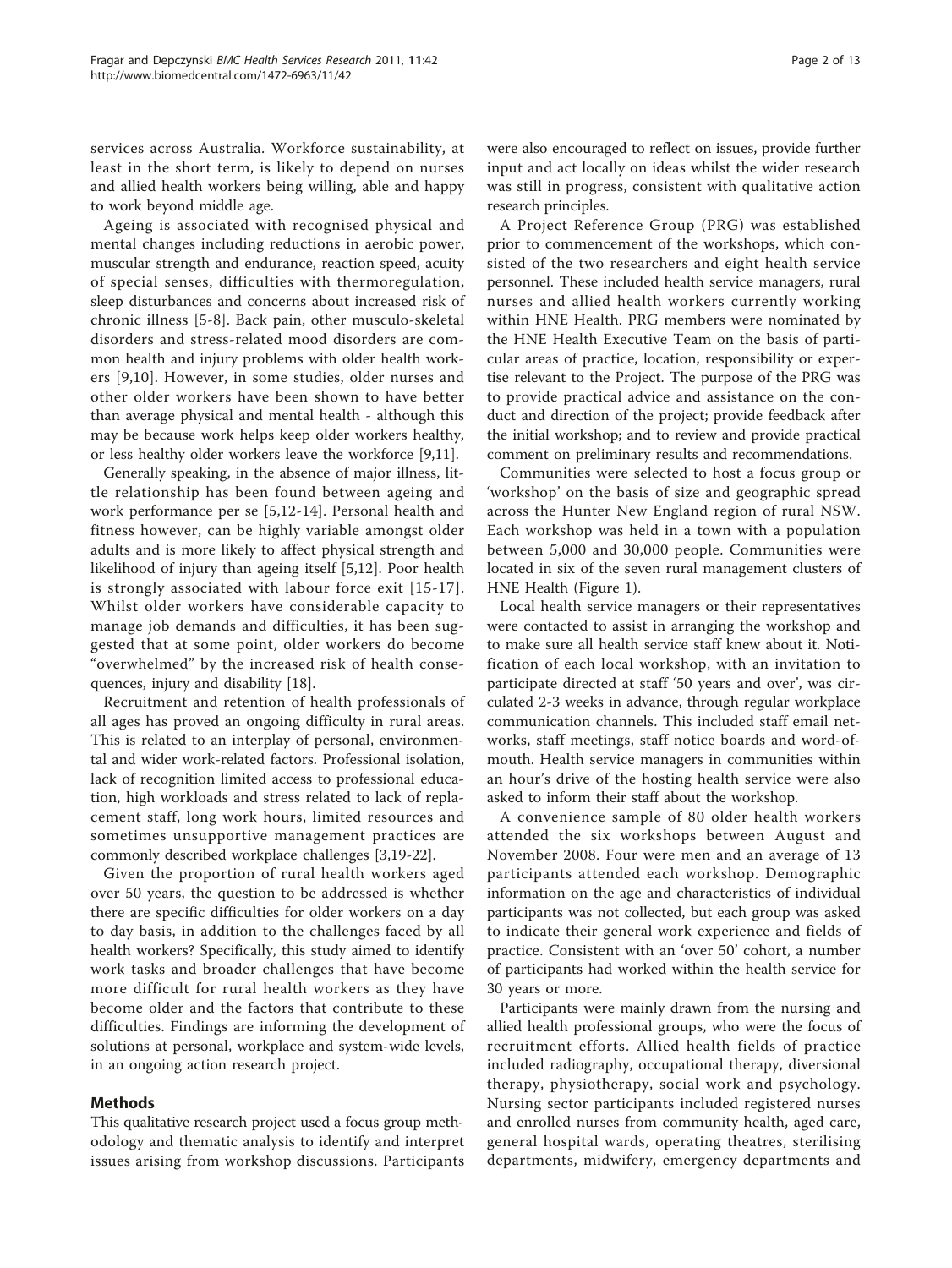<span id="page-2-0"></span>

health service management. A small number were from other professional groupings (less than 10%), encompassing 'other professional, para-professional and clinical support staff' (Aboriginal health), 'corporate services' (clerical administration) and 'hotel services' (catering). The majority of participants worked regular office hours, although others had worked shift work in the recent past.

Participation was completely voluntary and informed consent was obtained from participants prior to their involvement. At the outset of each workshop, the purpose of the research was explained to participants by the lead researcher, who acted as the group facilitator. A 'participant information sheet' was provided outlining further details; and after opportunity for questions, participants were asked to sign a formal consent form prior to commencement of discussions.

Within each workshop, participants were asked to identify and describe:

- work tasks and aspects of work that have become more difficult for rural health workers as they have become older;
- age-related changes and other exacerbating factors contributing to these difficulties

Responses focusing on these questions were recorded by participants during small break-out groups of 3-5 people. In particular, participants were asked to list difficulties in a table; and to record ideas on the agerelated changes and exacerbating factors that contributed to each of these difficulties in an adjacent column. One or two items from each small group were selected for further discussion by the larger group, enabling other group members to contribute and/or debate ideas. One researcher had the designated task of taking detailed notes during the course of these larger group discussions, which supplemented the data recorded by participants on the small group worksheets.

Thematic content analysis was then used to identify issues arising from workshop discussions. Notes and worksheets were reviewed after each workshop and information sorted into categories that focused on defining difficulties associated with specific tasks, variation within work contexts and relationships between categories. Categories were progressively reviewed and used to help guide discussion in subsequent workshops until no new information on the subject arose. Themes relating to difficulties were tabulated moving from (1) particular tasks and specific workplace settings, to (2) more general aspects of work and broader settings.

Participants were invited to reflect on ideas shared in their 'workshop' and act locally on issues whilst the wider research project was still in progress. Preliminary findings from all workshops were sent to participants, who were given opportunity to provide further feedback and ideas prior to final recommendations being made.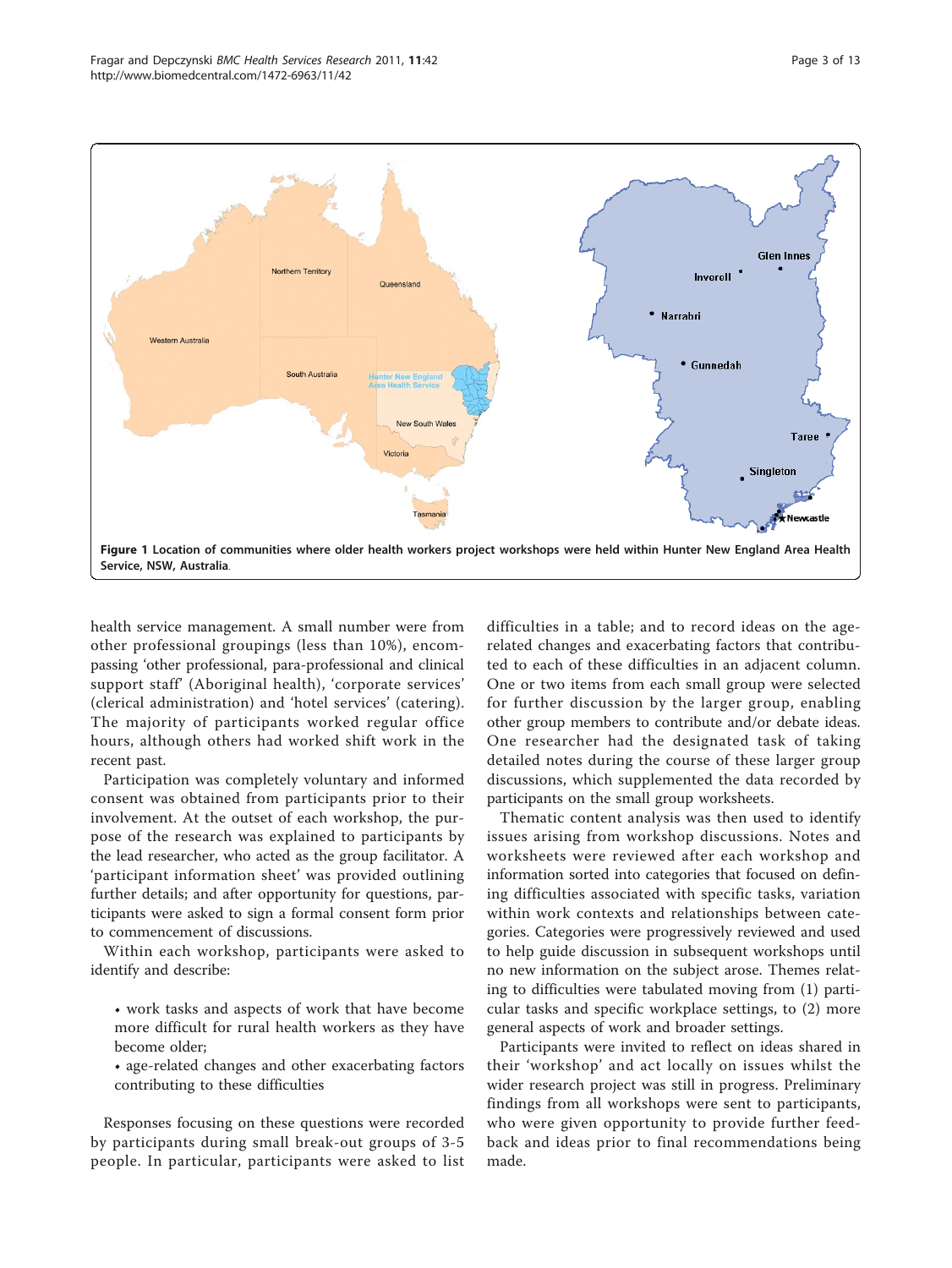The research protocol was approved by the Hunter New England Human Research Ethics Committee (Reference 08/05/21/4.06). This was consistent with local health service requirements and research ethics principles of the World Medical Association Declaration Of Helsinki [\[23](#page-12-0)]

## Results

### Challenges in particular work settings

The following tables indicate specific tasks and challenges in a range of work settings that older rural health workers reported as becoming more difficult with age. Work and age-related factors that contributed to these challenges, are also presented.

Work in the hospital setting that has become more difficult for older workers includes reading medication labels. This is exacerbated by poor lighting, small print size and print colours, such as orange-red print on ampoules used for injections. Hearing difficulties are exacerbated by high levels of workplace noise and for some, by the accents of staff from non-English-speaking backgrounds.

Manual handling and manoeuvring of patients was particularly difficult where squatting, bending or maintaining postures for long periods was required. It was also considered more physically challenging, because patients were getting older, more debilitated and overweight.

"Patients are older and heavier ... and so are we."

Shift work was met with increased tiredness with an expressed need for longer recovery times between shifts. Disturbed sleep and anxiety about lack of sleep was commonly reported, with problems of tiredness sometimes exacerbated by a lack of replacement staff.

"It takes 2 days to get over a double shift." "You can't go off sick - there's no one to replace you."

Specific clinical procedures, such as physiotherapy exercises, are also more difficult because they often involve long periods of leaning, bending and being on one's feet. Midwifery had become more of a challenge for older midwives, partly attributed due to the increased birthing options and positions for women.

"I think (these are) reasons why some older nurses no longer practice midwifery."

Challenges facing older community health workers are described in Table [2:](#page-6-0)

Community health workers described greater driver discomfort and fatigue now they are older. Getting in and out of vehicles was more difficult - especially with the purchase of smaller, lower cars. Carrying equipment to and from vehicles and moving around in cluttered homes, has made home visiting more difficult.

"The (smaller car brands) are too low - you have to 'roll out of them.'"

Work with computers (Table [3\)](#page-7-0) also poses a particular challenge for older health workers. The problems relate to physical discomfort associated with sitting for long periods, keyboard dexterity and seeing small font on screens. Additionally, there are mental challenges associated with the rapid adoption of new programs, the need to remember passwords and interpretation of computerised results. Little previous exposure and a general lack of confidence with computers was a commonly reported experience. It was also felt group training sessions were mostly levelled at a younger, more computer literate generation.

"I.T trainers assume a skill level that is not necessarily so"

"Some have even left because of the computers... or some can't work in emergency department (ED) ... because they can't use the computer."

Participation in meetings, conferences and education programs often requires long distance travel and night driving (Table [4\)](#page-8-0). This has become harder now that participants are older, due to driver fatigue, musculoskeletal problems and difficulties with night vision. These issues are exacerbated by a lack of adequate back support in vehicles, glare of lights and bright road signs. Alternatives such as teleconferencing also pose problems for the hearing impaired.

"Once upon a time I could get in a car and drive to a meeting at the end of the day. Now I can't do that."

## Challenges spanning work tasks and settings

Table [5](#page-9-0) indicates the more general challenges associated with age and work within rural health services. These difficulties span across work settings and particular tasks.

Participants felt that meeting overall workplace demands across settings had generally become more difficult, as workers have become older. Mental fatigue is occurring from a sense of 'information overload' and an expectation to have 'stuff in your head'. Increased paperwork requirements and having multiple roles within the health service, are contributing to a build up of mental stress, making it difficult to concentrate amidst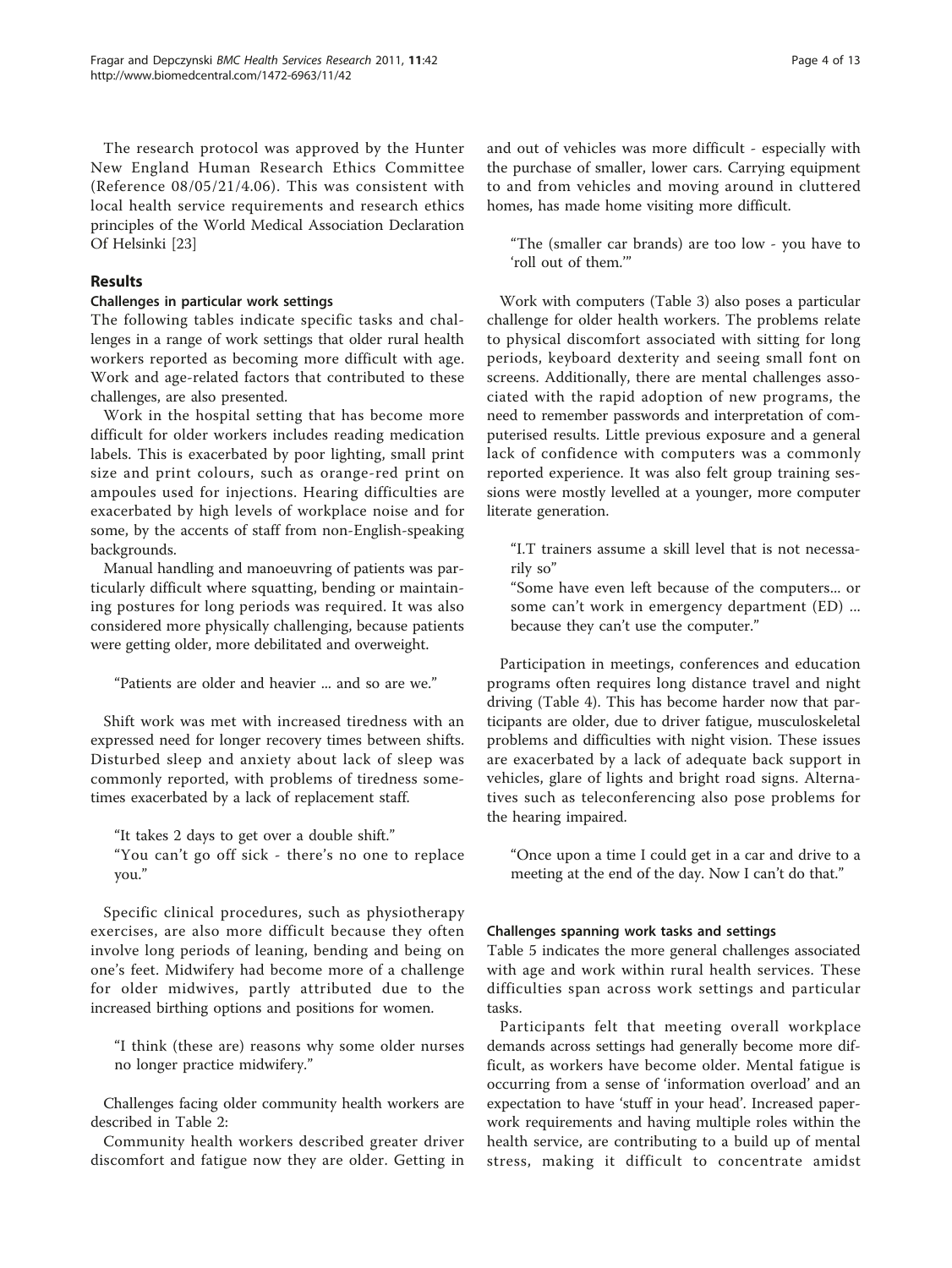#### Tasks impacted by age-related factors **Reported reasons why each is more difficult** 1. Reading drug labels and information sheets **Age related factors:** Age related factors: 2. Reading other print communications **Busic Communications Periorating vision** Exacerbated by: ▪ Poor light at night, environmentally friendly light bulbs ▪ Small print (eg. drug labels, information sheets, ampoules, imprints on foil packs) ▪ Colour of print (eg. orange or red writing on ampoules) ▪ Reading through plastic sleeves ▪ Losing glasses - continually taking them on and off ▪ Increased computer work - associated eye strain ▪ Size of phones, keypads, text messages **3. Administering medications** and the state of these tasks - the age-related factors specific to these tasks -Including: The Including: The Including: The Including: The Including: The Including: The Including: The Including Support of The Including Support of The Including Support of The Including Support of The Including Support • Cracking ampoules **• Pain in hands and wrists • Pain in hands and wrists** • Administering IV medications and removing IV lines **The State Report Fine motor co-ordination reduced** • Openning packages - lids, jars, plastic overwrap, boxes with tape, dressing packs, seals, child proof packages, IV fluid bags ▪ Reduced dexterity ▪ Increased cramping of fingers Exacerbated by: • Smaller, more secure packaging **•** Environmentally friendly gloves 4. Hearing in the hospital ward or unit Age related factors: In particular: The particular: The particular: The particular: The particular: The particular: The particular: ▪ Hearing patients ▪ Hearing at the work- station - Drug orders, other instructions and conversation over the phone - Other staff - Alarms and distinguishing between them ▪ For some, noise induced hearing loss Exacerbated by: ▪ Accents of some non-English-speaking staff ▪ High background noise level of wards with open office ▪ Distractions - constancy of phones ringing, others talking ▪ Anywhere where there's a crowd ▪ Speech of younger staff 5. Manual handling - lifting and/or moving patients and equipment Age-related factors: In particular: **In particular: Example 2018** Musculo-skeletal changes affecting strength, muscle tone, flexibility ■ Examining patients **■** Stability and balance • Dressing patients - shoes & socks, adjusting clothes/attire • The Thereased pain, stiffness (+/- osteoarthritis) in: • Holding limbs and draping surgical patients - Joints - hips, knees, hands, feet • Pushing/pulling equipment - eg. beds, chairs - Neck and shoulders - Neck and shoulders **•** Showering patients **and a structure of the structure of the structure of the Back**  $\overline{a}$  **Back**  $\overline{b}$ • Toileting patients in difficult areas Theorem 1997 Toileting patients in difficult when older; fuller figures of both • Squatting or kneeling - for procedures, picking things up off floor batients and staff ▪ Doing dressings Exacerbated by: • Making beds, adjusting bed heights **Wandel Strategies \* Manoeuvrability and maintenance of equipment** ▪ Walking up and down steps ▪ Workplace ergonomics and design of facilities (old) • Transporting objects, records **Exercise 2018** Transporting objects, records **Transporting objects**, records and the **Narrow bathrooms** and doors don't allow room for lifting aids ▪ No shelves or poor position of shelves ▪ Unco-operative patients ▪ All-in-one gowns - difficult for examining patients **6. Shift work** Age-related factors: In particular: Tiredness, especially after lunch • 10 hr shifts, longer shifts, more shifts, double shifts, early shifts, split shift **Reduced stamina from physical demands on body** • Rigid roster **Example 2 days to get over a double** Longer recovery periods - "takes 2 days to get over a double ■ On call shift" • Long working days **Example 2018** The Lack of sleep, disturbed sleep patterns, "waking at 3 am"

#### Table 1 Tasks and challenges in hospital ward settings that have become more difficult with age

▪ More anxious, not dealing with lack of sleep as well as before

▪ Strong work ethic of older workers - "if you were younger, you would just go off"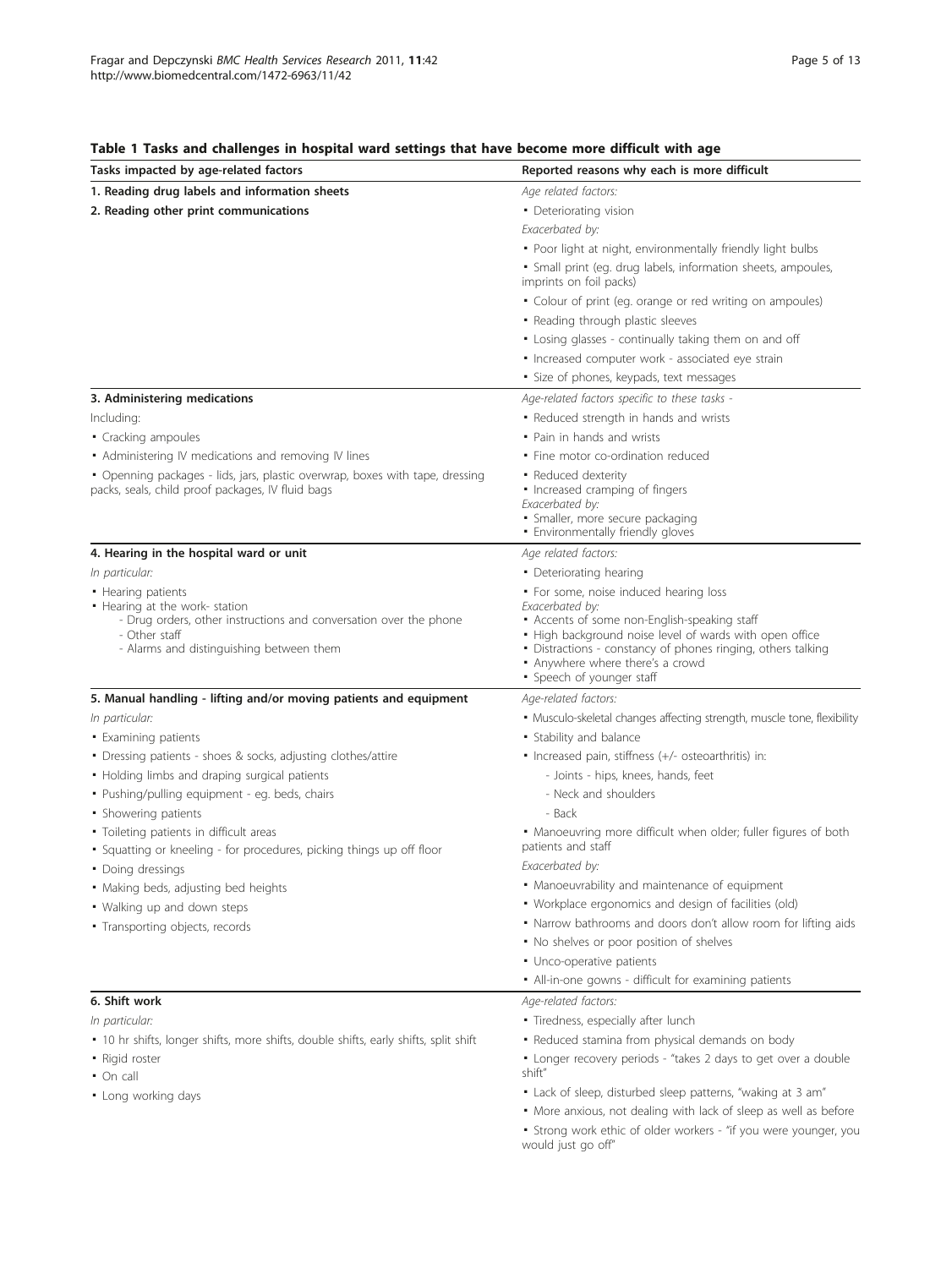#### Table 1 Tasks and challenges in hospital ward settings that have become more difficult with age (Continued)

|                                                                                                                          | Exacerbated by:                                                                                                                                                                                                                                                                                                  |  |  |  |  |
|--------------------------------------------------------------------------------------------------------------------------|------------------------------------------------------------------------------------------------------------------------------------------------------------------------------------------------------------------------------------------------------------------------------------------------------------------|--|--|--|--|
|                                                                                                                          | · Inflexible work hours                                                                                                                                                                                                                                                                                          |  |  |  |  |
|                                                                                                                          | • Lack of staff - "can't go off sick, no one to replace you"                                                                                                                                                                                                                                                     |  |  |  |  |
|                                                                                                                          | . Unable to take time out to recover                                                                                                                                                                                                                                                                             |  |  |  |  |
|                                                                                                                          | . Poor recovery after inconsistent shifts; insufficient rest times<br>between rotations and being on call                                                                                                                                                                                                        |  |  |  |  |
|                                                                                                                          | • Some older workers more resistant to shift changes                                                                                                                                                                                                                                                             |  |  |  |  |
| 7. Long periods of standing, walking or sitting                                                                          | Age-related factors:                                                                                                                                                                                                                                                                                             |  |  |  |  |
| In particular:<br>• Sitting down for long periods eg. data entry                                                         | . Manoeuvring more difficult when older, fuller figures of both<br>patients and staff                                                                                                                                                                                                                            |  |  |  |  |
| • Standing/walking, being on your feet for long periods or all day. eg. in<br>operating theatre<br>• Unnecessary walking | . More difficult to get mobile quickly after sitting, due to<br>stiffness and back problems<br>Exacerbated by:<br>• Past surgical procedures<br>• Design of facilities - long distances to medication rooms, utility<br>rooms<br>. Running phones up and down to patients, "have to leave<br>what you are doing" |  |  |  |  |
| 8. Midwifery                                                                                                             | Age-related factors:                                                                                                                                                                                                                                                                                             |  |  |  |  |
| In particular:                                                                                                           | • More difficult to lean, bend, stand for long periods now older                                                                                                                                                                                                                                                 |  |  |  |  |
| • Delivery of babies - long periods of:                                                                                  | • Back pain and stiffness                                                                                                                                                                                                                                                                                        |  |  |  |  |
| - Leaning over beds<br>- Bending<br>- Being on your feet<br>- On floor with mother                                       | • (As above for manual handling)<br>Exacerbated by:<br>• New options/positions for birthing & birthing chairs<br>· Presentations now more complex, with more requirements                                                                                                                                        |  |  |  |  |
| 9. Physiotherapy                                                                                                         | Age-related factors:                                                                                                                                                                                                                                                                                             |  |  |  |  |
| In particular:                                                                                                           | • Back pain and stiffness                                                                                                                                                                                                                                                                                        |  |  |  |  |
| • Patient exercises - bending/reaching over beds leading to back-strain                                                  | • (As above for manual handling)                                                                                                                                                                                                                                                                                 |  |  |  |  |
|                                                                                                                          | Exacerbated by:                                                                                                                                                                                                                                                                                                  |  |  |  |  |
|                                                                                                                          | • Allied health workers in rural areas are often sole practitioners<br>with no help                                                                                                                                                                                                                              |  |  |  |  |

distractions and leading to a sense of 'always feeling stretched'.

"It's just harder when things mount up at end of the day."

Personal challenges reported by older workers include coping with 'change,' such as increased role complexity, 'more hats to wear' and greater administrative requirements.

"A new system every year, you learn it, then it changes again."

This is reportedly worse when older workers 'organisational wisdom' about change and what has worked in the past, has not been sought or valued. 'New ideas' were sometimes perceived as 'reinventions' that led to more work, more stress and little perceived benefit.

"What goes around comes around, a revolving door of ideas, ... you've done it before and nothing ever came of it."

Emotional stress following acute care episodes or death of people, has also become much harder to cope with, with workers often knowing people personally, after years of caring for them. Participants also reported a greater sense of empathy, attachment, loss and an increased awareness of their own ageing and mortality.

"The death of older people affects us more as we age ourselves - they're closer to our own age now." "Now you know them, they're not just a patient."

Balancing work with family life commitments is another challenge. Many described having an extended carer role within families - for ageing parents, partners, grown up children and grand-children. This could involve travelling long distances for health and family matters. Participants expressed a desire to work less or more regular hours, or have time off to attend to these responsibilities. However, they felt management often did not understand this need, or that there were not enough workers available in small rural health services to enable this.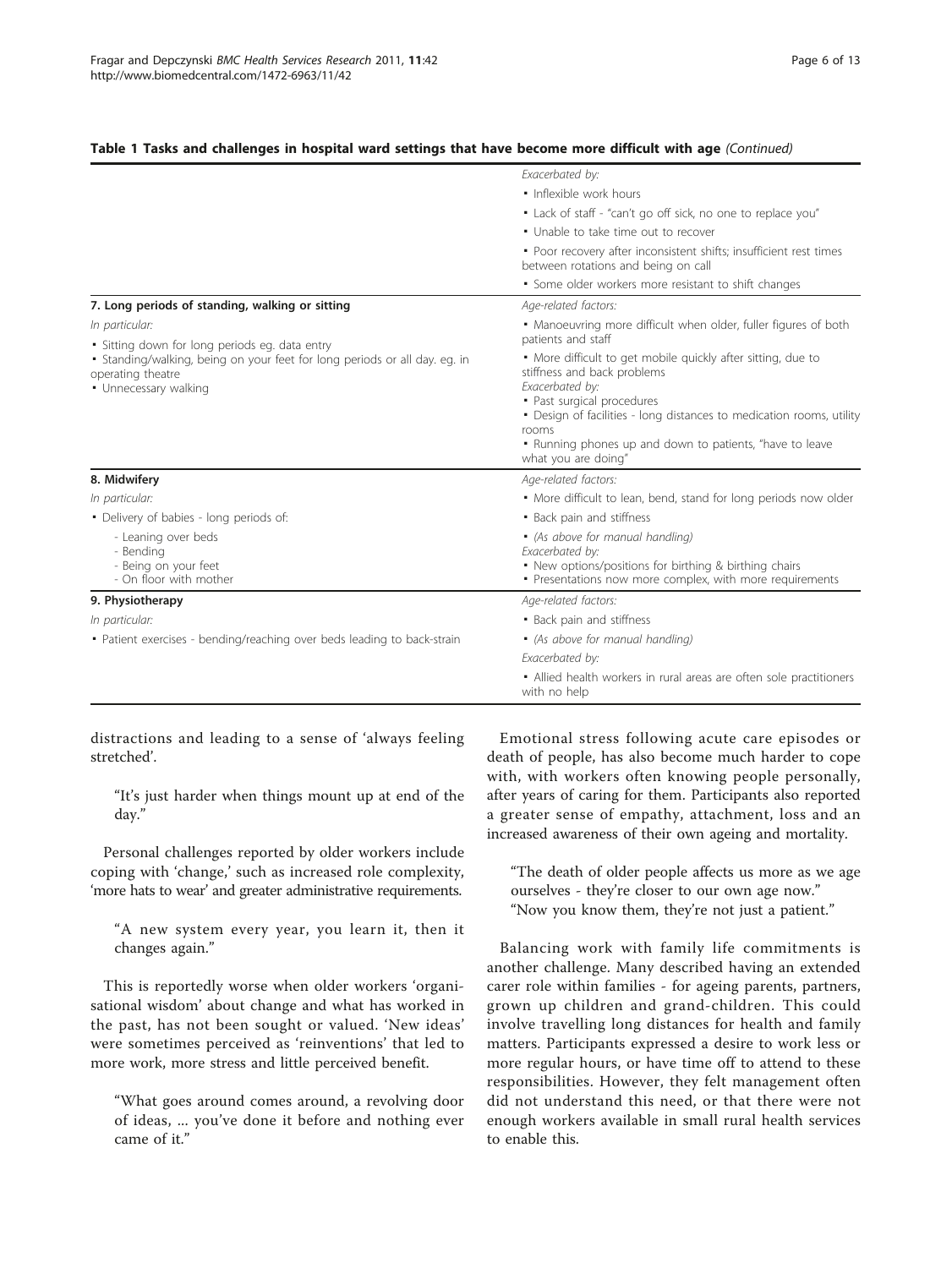| Tasks impacted by age-related factors                                                                                                          | Reported reasons why each is more difficult                                                                                                                                                                                                                                                                                                                                                                                    |
|------------------------------------------------------------------------------------------------------------------------------------------------|--------------------------------------------------------------------------------------------------------------------------------------------------------------------------------------------------------------------------------------------------------------------------------------------------------------------------------------------------------------------------------------------------------------------------------|
| 1. Work involving vehicles                                                                                                                     | Age-related factors specific to these tasks -                                                                                                                                                                                                                                                                                                                                                                                  |
| In particular:                                                                                                                                 | • Arthritis, sore joints, backaches - caused or exacerbated by vehicles and driving                                                                                                                                                                                                                                                                                                                                            |
| • General driving during the day                                                                                                               | - Less flexibility, manoeuvrability for getting in and out of cars                                                                                                                                                                                                                                                                                                                                                             |
| • Reversing vehicles                                                                                                                           | - Harder to turn around to look behind/harder to see out of cars                                                                                                                                                                                                                                                                                                                                                               |
| • Getting in and out of cars and the 'Day Care' bus                                                                                            | • More fatigued for report writing, after driving around during the day                                                                                                                                                                                                                                                                                                                                                        |
| • Carrying equipment to/from vehicles and<br>homes eg. baby scales                                                                             | Exacerbated by:<br>• Ergonomics of smaller and lower cars ("green policy")<br>- Hard to get in and out of, not comfortable, poor seating<br>• 'Day Care' bus, bumping up and down along the road<br>. Tight time frames, rushing<br>• General safety issues related to night and long-distance driving - vision, fatigue, time allowed                                                                                         |
| 2. Work involving home visits                                                                                                                  | Age-related factors specific to these tasks -                                                                                                                                                                                                                                                                                                                                                                                  |
| In particular:<br>• Carrying equipment to/from vehicles and<br>homes eg. baby scales<br>• Moving around and manoeuvring in cluttered<br>houses | • Musculoskeletal changes - strength, tone, flexibility, pain and stiffness, backache - caused/<br>exacerbated by vehicles and driving<br>• Manoeuvring, mobility and stability on feet (with clutter) more difficult when older<br>Exacerbated by:<br>• Home clutter and trip hazards<br>• Manoeuvrability of equipment<br>• Home ergonomics and design - narrow bathrooms and doors that don't allow room for<br>manoeuvring |

#### <span id="page-6-0"></span>Table 2 Tasks and challenges in community settings that have become more difficult with age

"When finished work, (we are) still carrying the bricks - caring for our own sick elderly."

"At our age, we have children growing up, with their children, and elderly parents, (we are) the main carer."

Participants were keen to make a positive contribution to good health care in their community - and believe they were doing so. However, at the same time, many felt they fall short of achieving personal standards related to care - or in fulfilling the expectations of patients (related to care), the organisation (relating to workload) and peers (related to support). This was attributed to high workloads, reduced clinical time, increased administrative tasks and a sense they could not get done in a day what they wanted or were expected to do. Participants felt this was worse for older workers, because they were slower than they used to be, yet had a high work ethic and pride in delivering quality care.

"It's not the work you do, it's the work you cannot do that is frustrating and emotionally distressing and results in less job satisfaction."

Given this context, some expressed a lowered tolerance for uncooperative, rude or aggressive patients, or those who 'won't help themselves'. Conversely, some felt that life experience gave them a more 'empathetic' view than when they were younger.

Participants in each workshop were offered the opportunity to suggest potential solutions to the problems that were identified. These solutions fell into three categories - recommendations for personal behavioural

changes, for work-supportive solutions (by local and area health services) and system-wide solutions such as purchasing of vials with more legible print. These ideas are being incorporated into an ongoing action-research project by the health service.

#### **Discussion**

This study attempted to capture a range of perspectives on this issue from older health workers in rural health services across the Hunter New England region, although it could not be claimed that the views of participants were 'representative' of all older health workers in the area. Recruitment of individuals was dependent upon participants receiving information about the workshops; the appeal of attending a 'workshop' on this issue; and available time on the part of managers to encourage local participation and ensure information was received by all health workers. Whilst provisions were made for work release to attend workshops, fewer 'current' shift workers attended workshops than community health staff and others who worked more regular hours. Also, whilst groups were facilitated, it is possible some individuals did not feel free to express personal opinions in a group forum; and that some individual opinions were not captured by group data collection processes.

Despite these study limitations, recurrent themes arose in the workshops relating to broad areas of difficulty, with no new themes on the issue emerging by the last workshop. Ageing changes described by older health workers that contributed to difficulties at work, are generally consistent with ageing impacts reported elsewhere [\[5-8\]](#page-11-0). In particular, musculoskeletal problems, deteriorating vision, fatigue and reduced fine motor dexterity were common concerns.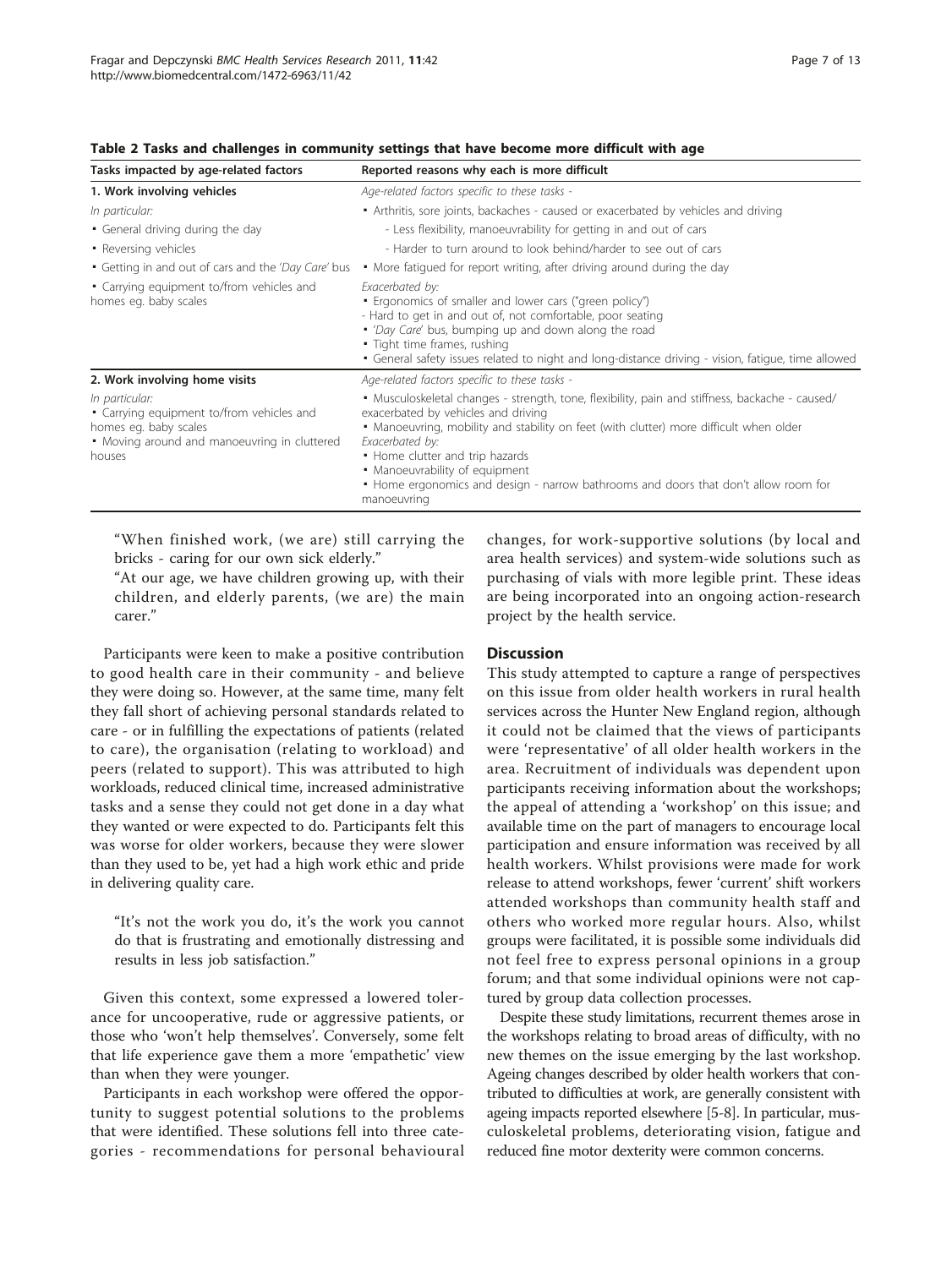| factors                                                   | Challenges impacted by age-related Reported reasons why each is more difficult                                                                                            |
|-----------------------------------------------------------|---------------------------------------------------------------------------------------------------------------------------------------------------------------------------|
| 1. Physical aspects                                       | Age-related factors                                                                                                                                                       |
| In particular                                             | . Neck, shoulders strain, tired at end of day                                                                                                                             |
|                                                           | • Use of mouse, developing carpel tunnel • Stiffness when sitting for long periods                                                                                        |
| • Keyboard dexterity                                      | • Hand problems, clicking on mouse                                                                                                                                        |
| • Seeing screens                                          | • Eye strain and vision                                                                                                                                                   |
| • Sitting at computers for long periods<br>for data entry | Exacerbated by:                                                                                                                                                           |
| 2. Mental aspects                                         | • More clicking on the mouse required for newer programs                                                                                                                  |
| In particular:                                            | · Ergonomic factors:                                                                                                                                                      |
| • Use of new technology                                   | - Sitting more, less active                                                                                                                                               |
| • Learning new programs and changes<br>to programs        | - Posture and seating, some computers badly set up, on a bench                                                                                                            |
| • Statistics                                              | • IT education provision                                                                                                                                                  |
| • Remembering passwords                                   | - not tailored to particular needs                                                                                                                                        |
| • Interpreting computerised results                       | - Not enough time allowed for older workers to learn, absorb and apply knowledge. "Younger workers<br>already with computer skills, get the same amount of training time" |
|                                                           | - "Helpdesk" is on the computer, not in hardcopy"                                                                                                                         |
|                                                           | • Historical-generational learning factors                                                                                                                                |
|                                                           | - Not having computers at home and not growing up with computers                                                                                                          |
|                                                           | - Computers not seen as a priority                                                                                                                                        |
|                                                           | - Learn differently, "we are more practical people"                                                                                                                       |
|                                                           | - Harder for shift workers to adapt to computer                                                                                                                           |
|                                                           | • General lack of confidence and support with computers and new technology:                                                                                               |
|                                                           | - IT support not always available when needed                                                                                                                             |
|                                                           | - Frequency of use - affects confidence                                                                                                                                   |
|                                                           | - Tendency to avoid new technology due to difficulty with equipment                                                                                                       |

<span id="page-7-0"></span>Table 3 Challenges associated with computer work that have become more difficult with age

Participants were concerned that these difficulties were affecting their sense of personal health and wellbeing. A desire for reduced work hours and to spend more time with family, suggested an awareness of the impacts of 'too much work', supporting findings elsewhere that the benefits of a 'healthy worker effect' can be compromised by 'work-family' conflict and excessive work hours [[9,11](#page-11-0),[24\]](#page-12-0) Physical demands, rotating shifts, inflexible scheduling and full time positions, are also known to be associated with chronic fatigue and personal health concerns of older nurses elsewhere [[6](#page-11-0),[9,](#page-11-0)[25](#page-12-0)]. However, alternatives such as lateral movement of older workers to less physically demanding positions cited elsewhere [\[10,](#page-11-0)[26](#page-12-0),[27\]](#page-12-0), are a less likely option for many small rural health services, already short of staff.

Difficulties working with computers were commonly reported, supporting findings elsewhere [\[28,29\]](#page-12-0), including the sense that computerised systems did not necessarily reduce documentation time [[30](#page-12-0)]. Participants were keen to participate in computer education courses, given attention to more appropriate, adult learning styles - a finding also supported by other studies [[5,12\]](#page-11-0). However, barriers to education access for older workers not reported elsewhere, include difficulties with night and long distance driving and difficulties hearing teleconferencing facilities.

Whilst a sense of community and appreciation of rural lifestyle are amongst the most important reasons given by health workers, for continuing to work in rural areas [[19](#page-11-0)[,31,32\]](#page-12-0), there is also a greater likelihood that patients in rural areas are known by health workers, with emotional implications when well-known patients suffer or die. The grief and emotional impact described by participants of 'losing someone you know' may be a form of 'compassion fatigue', also described as the 'cost of caring for others in emotional pain' [\[33,34](#page-12-0)]. Given participants' life stage and the rural context, 'compassion fatigue' may be part of the fatigue experience of older rural health workers.

Reviewing life-work balance has been reported as a response to working conditions, existence of chronic pain, ageing and personal issues [[10\]](#page-11-0). Prominent among 'personal' issues in this study and elsewhere [\[6](#page-11-0),[35\]](#page-12-0), are the demands and complex responsibilities associated with an extended primary carer role outside of work contributing to a desire to work less hours.

Similar to other studies [[10](#page-11-0),[36\]](#page-12-0), participants felt that the perspectives of older workers were often not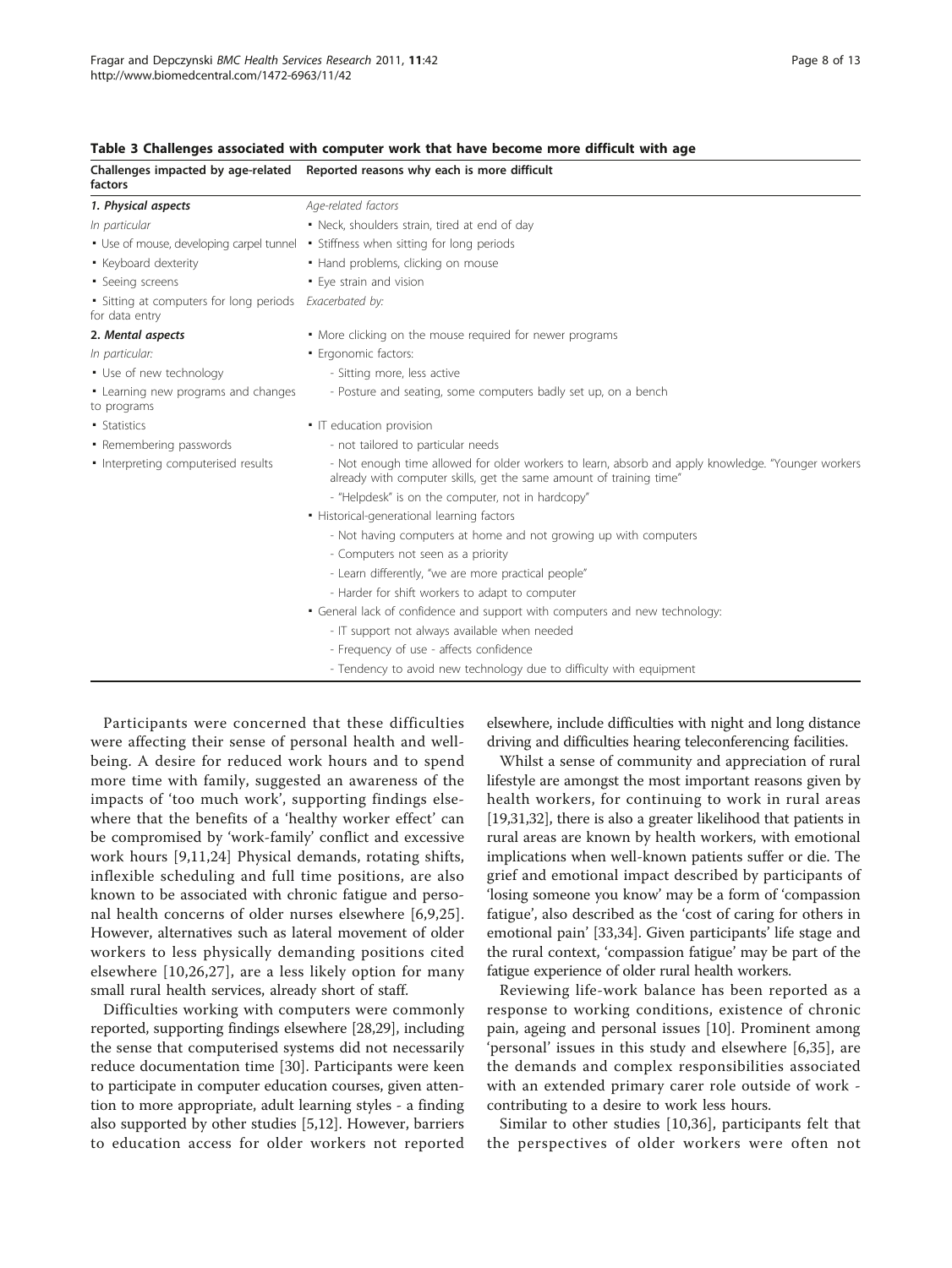<span id="page-8-0"></span>

| Table 4 Challenges associated with meetings and ongoing education programs that have become more difficult |  |  |  |  |  |
|------------------------------------------------------------------------------------------------------------|--|--|--|--|--|
| with age                                                                                                   |  |  |  |  |  |

| Challenges impacted by age-related factors                                 | Reported reasons why each is more difficult                                                                                                                     |
|----------------------------------------------------------------------------|-----------------------------------------------------------------------------------------------------------------------------------------------------------------|
| 1. Travel to meetings and conferences                                      | Age-related factors:                                                                                                                                            |
| In particular:                                                             | • Less stamina, staying power for long distance driving                                                                                                         |
| • Long distance and night driving to meetings                              | • Night driving:                                                                                                                                                |
|                                                                            | - Glare of lights, vision not as sharp                                                                                                                          |
|                                                                            | - "Lots of signs, adds to confusion"                                                                                                                            |
|                                                                            | Exacerbated by:                                                                                                                                                 |
|                                                                            | • Ergonomics of smaller and lower cars                                                                                                                          |
|                                                                            | • Tight time frames (rushing)                                                                                                                                   |
| 2. Participation in ongoing education                                      | Age related factors:                                                                                                                                            |
| In particular:                                                             | · Difficulty retaining 'new learnings'                                                                                                                          |
| • Going to educational courses                                             | Exacerbated by:                                                                                                                                                 |
| • Difficulty learning new skills eg. surgical<br>procedures                | • Can't find time to go, can't find the time to read about courses                                                                                              |
| • Negative responses to older workers<br>wanting/participating in training | • Locations - hard to get to (see travel difficulties)<br>- Usually located hours away - time to get there and back                                             |
|                                                                            | - Very early leaving and very late getting back                                                                                                                 |
|                                                                            | • Attitudes toward older workers showing an interest or participating in courses:                                                                               |
|                                                                            | - Offered to younger staff in preference                                                                                                                        |
|                                                                            | - Feeling of being overlooked for courses, "you'll be retiring soon" but a prevailing belief it is<br>more likely older workers will stay in a place for longer |
|                                                                            | • In contrast, participants also reported that some workers "flatly refuse to go/change or learn -<br>doggedness" (which doesn't help those who want to)        |
| 3. Hearing speech in video and<br>teleconferencing meetings                | Age related factors:<br>• Deteriorating hearing - 'noise induced' for some                                                                                      |
|                                                                            | Exacerbated by:                                                                                                                                                 |
|                                                                            | • Nature of communication system                                                                                                                                |

valued by the organisation, even though worker participants were generally supportive of the organisation and happy to have been consulted in this study. A sense of powerlessness about not having one's opinion heard, has been associated with burnout and ill-health in health workers [[10](#page-11-0)]. More generally, work stress amongst rural nurses has been attributed to a climate of change, restructuring and financial constraints that lead to increased expectations or role changes for which nurses are not prepared or consulted [\[37\]](#page-12-0). This experience may be worse for older workers, also dealing with ageing and generational factors that make adapting to change harder.

As a generation, older health workers have been described as committed, hard-working, intuitive and skilled decision makers, possessing a deep-rooted understanding of patient needs [[6,](#page-11-0)[26](#page-12-0),[38](#page-12-0)]. However, such values may increase the emotional exhaustion and guilt felt when extra stressors related to role change and patient load, takes time away from providing the quality care that helps define self-worth [[6,](#page-11-0)[39,40](#page-12-0)].

Intolerance for perceived rudeness, abuse and unwillingness in some patients to 'help themselves', may arise because such behaviours conflict with generational values; and because older health workers feel they are already providing quality care under stressful circumstances. For example, obese patients were regarded as more physically demanding, which, if combined with a perception that a patient was not trying to help themselves, could contribute to or explain some of the negative attitudes toward such patients, that have been reported elsewhere [[41](#page-12-0)]. However, in contrast, other participants felt they were more empathetic or tolerant of 'demanding' patients than younger workers - a finding also reported elsewhere [\[41,42](#page-12-0)].

Generally speaking, older health workers displayed a great sense of humour during the workshops and believed their maturity and wisdom gave them a valuable perspective on work and life. Like older workers elsewhere, participants 'continue to care', despite difficulties, intergenerational conflicts and less respect from patients [\[10,](#page-11-0)[39\]](#page-12-0).

Collegial relationships within the health care team have been found to reduce job stress and foster decisions to stay in the workplace [[6\]](#page-11-0), whilst poor working conditions, lack of supportive workplace relationships, combined with ageing concerns, have influenced older nurses to make changes for the sake of their own health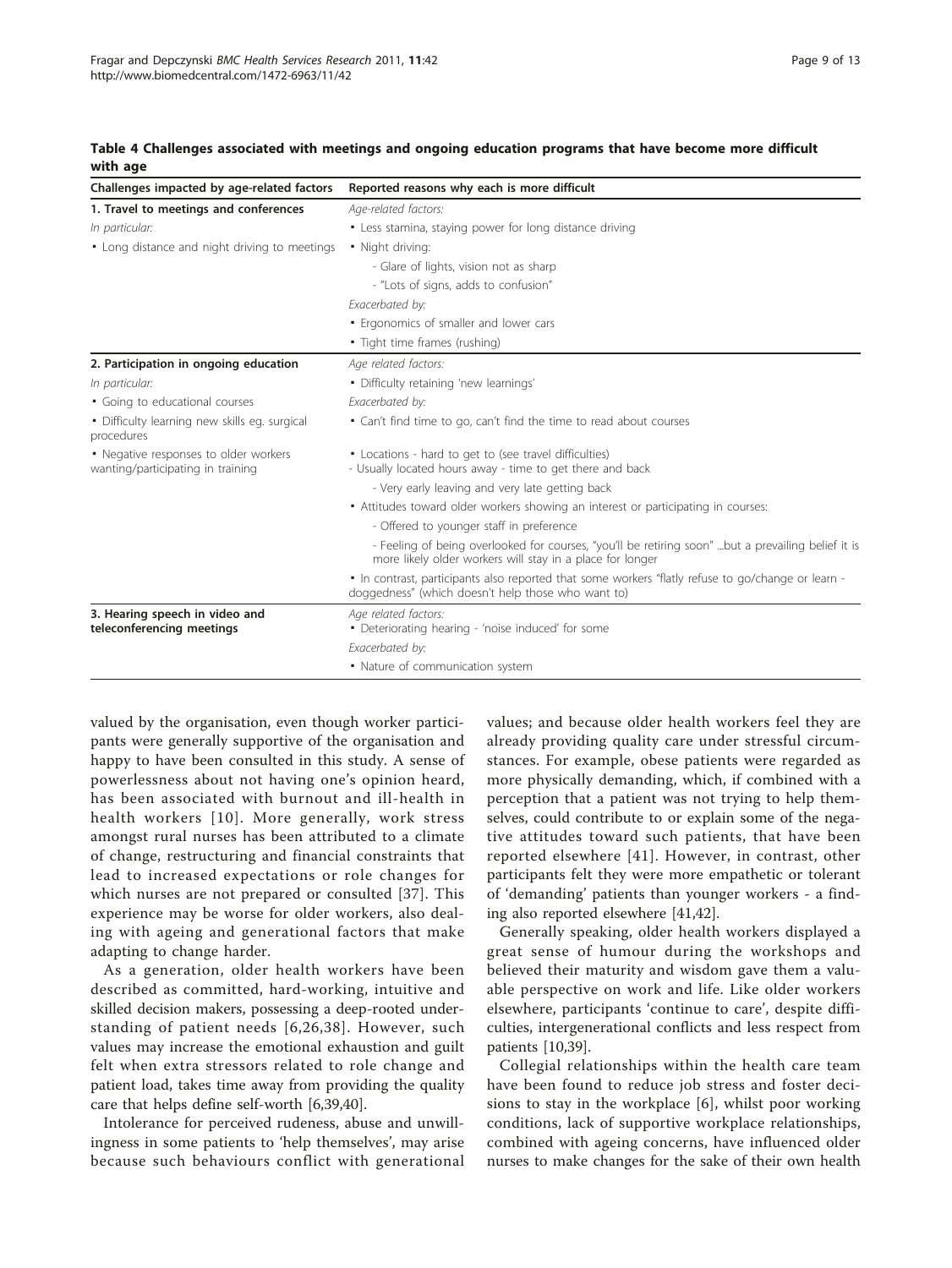| אנאז אינט כ אומוניוקפט וכפטונכט נווטג טפטור אטומ טכננווקט טווט פטונוכטוטר נטאמ<br>Challenges impacted by age-related factors                               | Reported reasons why each is more difficult                                                                                                                                                                                                                                                                                                                                  |
|------------------------------------------------------------------------------------------------------------------------------------------------------------|------------------------------------------------------------------------------------------------------------------------------------------------------------------------------------------------------------------------------------------------------------------------------------------------------------------------------------------------------------------------------|
| 1. Dealing with mental demands of work                                                                                                                     | Age-related factors:                                                                                                                                                                                                                                                                                                                                                         |
| In particular:                                                                                                                                             | . Memory and recall not as good as when younger                                                                                                                                                                                                                                                                                                                              |
| • Dealing with the paperwork                                                                                                                               | • Added stresses affect cognitive function                                                                                                                                                                                                                                                                                                                                   |
| • Remembering things                                                                                                                                       | • More difficult to concentrate for long periods and with distractions                                                                                                                                                                                                                                                                                                       |
| - Passwords                                                                                                                                                | • Mental fatigue leads to tiredness                                                                                                                                                                                                                                                                                                                                          |
| - Clients names                                                                                                                                            | Exacerbated by:                                                                                                                                                                                                                                                                                                                                                              |
| - Where "lists are"                                                                                                                                        | • Constant changes in work systems                                                                                                                                                                                                                                                                                                                                           |
| • Emails and other required reading                                                                                                                        | . More hats to wear - roles, variety of tasks and multi-tasking                                                                                                                                                                                                                                                                                                              |
| • Keeping mind on task                                                                                                                                     | • Information overload                                                                                                                                                                                                                                                                                                                                                       |
| • Managing stress and burn-out                                                                                                                             | - Increased emails, required reading, amount of reading within tasks                                                                                                                                                                                                                                                                                                         |
|                                                                                                                                                            | - "Too many meetings"                                                                                                                                                                                                                                                                                                                                                        |
|                                                                                                                                                            | • Stress and expectation to have "stuff in your head"                                                                                                                                                                                                                                                                                                                        |
|                                                                                                                                                            | - New information and passwords (see computers)                                                                                                                                                                                                                                                                                                                              |
|                                                                                                                                                            | - Client expectations to remember their names                                                                                                                                                                                                                                                                                                                                |
|                                                                                                                                                            | · Pressure of meeting several demands at once                                                                                                                                                                                                                                                                                                                                |
|                                                                                                                                                            | • Longer term impacts - always stretched, physical and emotional stress, less happy,<br>less tolerant etc.                                                                                                                                                                                                                                                                   |
| 2. Meeting the physical demands of workload as an<br>older health worker                                                                                   | Age-related factors:<br>· Musculo-skeletal changes - increased pain, stiffness                                                                                                                                                                                                                                                                                               |
|                                                                                                                                                            | • General tiredness and fatigue - especially after lunch, end of day, focusing for long<br>periods                                                                                                                                                                                                                                                                           |
|                                                                                                                                                            | • Reduced fitness and endurance - reduced energy levels and loss of weight (or gain)                                                                                                                                                                                                                                                                                         |
|                                                                                                                                                            | • Slower physically - takes longer to do things, including routine tasks, can't walk as<br>quickly                                                                                                                                                                                                                                                                           |
|                                                                                                                                                            | Exacerbated by:                                                                                                                                                                                                                                                                                                                                                              |
|                                                                                                                                                            | A sense there is more to do, but not enough time to do everything, or do it well                                                                                                                                                                                                                                                                                             |
|                                                                                                                                                            | "Patients (and populous) are older, heavier- and so are we"                                                                                                                                                                                                                                                                                                                  |
|                                                                                                                                                            | · Sicker, more dependent and debilitated patients                                                                                                                                                                                                                                                                                                                            |
| 3. Coping with change                                                                                                                                      | Age related factors:                                                                                                                                                                                                                                                                                                                                                         |
| These may be:                                                                                                                                              | · Subdued mental reflexes/agility                                                                                                                                                                                                                                                                                                                                            |
| • Procedural<br>• Organisational<br>In particular:<br>• Role changes<br>. Coping with change both cognitively and emotionally<br>Coping with sudden change | . Need more time to assimilate knowledge/change<br>· Less/lack of adaptability<br>Exacerbated by/resistance to change due to:<br>• "Constant change" referring to the many changes in the health service over the<br>past 15 years eg. in systems, procedures, roles<br>• Change often associated with increased paperwork requirements, new computer                        |
|                                                                                                                                                            | programmes<br>• Less tolerance for supposedly 'new things' and "reinventing wheels"<br>· Experience of older workers not valued, "people don't ask us (about the change),<br>the opportunity is not provided"<br>· Casual workers - don't always know about changes<br>. In contrast, participants also noted that some workers refuse to change or learn -<br>"doggedness") |
| 4. Dealing with emotional impacts of attachment, loss<br>and awareness of own ageing and mortality                                                         | Age related factors:<br>• Confronted by ageing process in clients, colleagues                                                                                                                                                                                                                                                                                                |
| In particular:                                                                                                                                             | • Death of older people affects us more as we age - closer to own age"                                                                                                                                                                                                                                                                                                       |
| · Emotional stress after episodes in acute care                                                                                                            | • Dealing with ageing in clients and own ageing/mortality                                                                                                                                                                                                                                                                                                                    |
| • Death of older people, who are often well-known to workers                                                                                               | • Slower recovery from physical and emotional stress                                                                                                                                                                                                                                                                                                                         |
| • Loss, grief associated with colleagues leaving                                                                                                           | • Difficulty sleeping                                                                                                                                                                                                                                                                                                                                                        |
| Coming to work with younger colleagues                                                                                                                     | Exacerbated by:                                                                                                                                                                                                                                                                                                                                                              |
|                                                                                                                                                            | • Patients are becoming peers, bonds formed over any years - "Now you know<br>them, they're not just a patient"<br>. No debriefing available                                                                                                                                                                                                                                 |

## <span id="page-9-0"></span>Table 5 Challenges reported that span work settings and particular tasks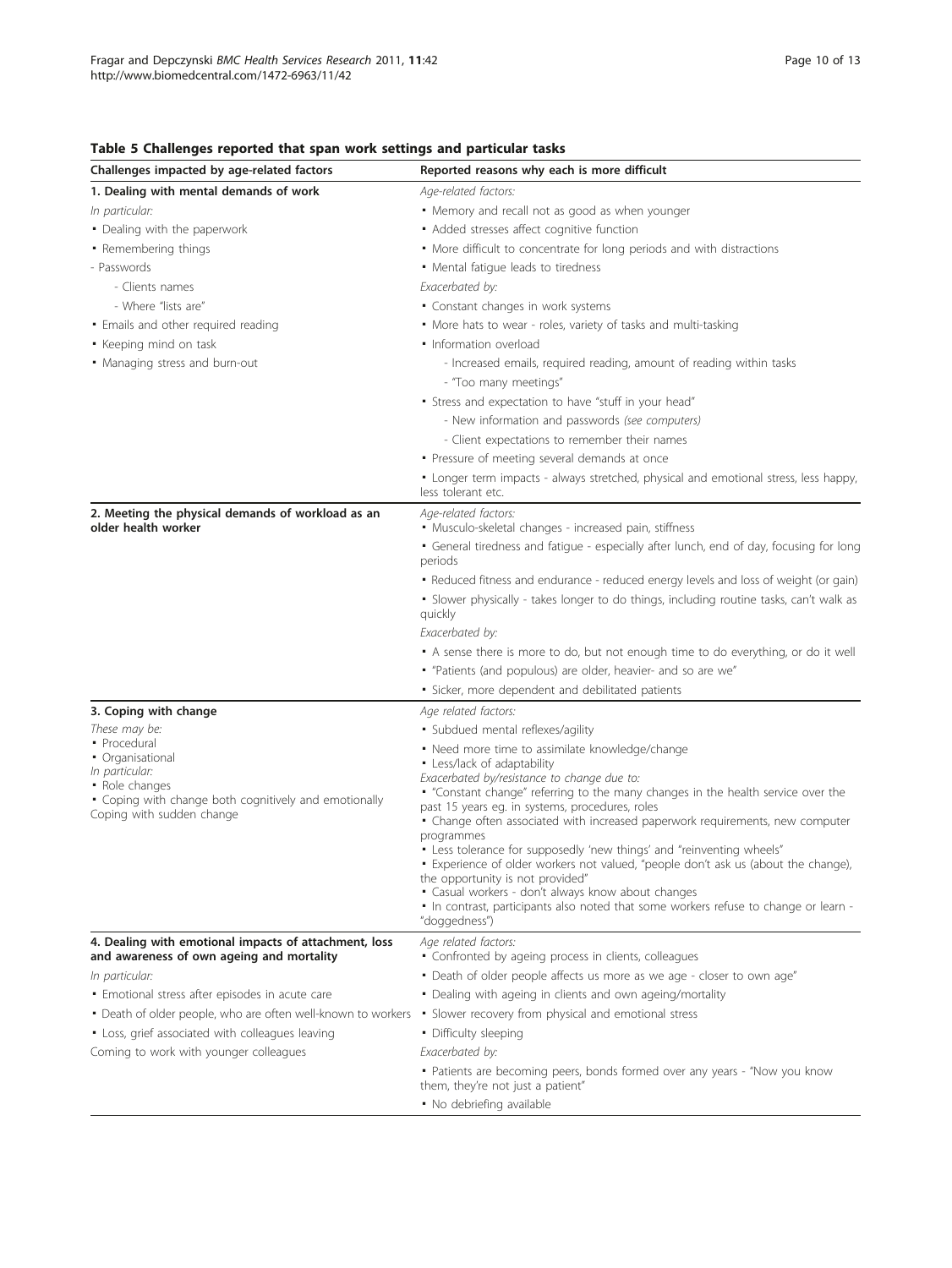## Table 5 Challenges reported that span work settings and particular tasks (Continued)

| 5. Dealing with emotional impacts of not achieving                                                                                                                                                  | Age related factors:                                                                                                                                                                                                                                                                                                                                                                                                                                                                                                                                                                                                |
|-----------------------------------------------------------------------------------------------------------------------------------------------------------------------------------------------------|---------------------------------------------------------------------------------------------------------------------------------------------------------------------------------------------------------------------------------------------------------------------------------------------------------------------------------------------------------------------------------------------------------------------------------------------------------------------------------------------------------------------------------------------------------------------------------------------------------------------|
| personal standards and goals                                                                                                                                                                        | • Self-awareness that things take longer/workload                                                                                                                                                                                                                                                                                                                                                                                                                                                                                                                                                                   |
| Including:                                                                                                                                                                                          | Exacerbated by:                                                                                                                                                                                                                                                                                                                                                                                                                                                                                                                                                                                                     |
| • A sense of change from total patient care to something<br>less, with lower standards<br>• Lack of time to achieve higher standards of care<br>• Less job satisfaction                             | · Difficulty saying no to physical work required (ethic)<br>• Lack of time to achieve high standards leading to feelings of 'guilt, frustration, lack<br>of pride, poor job satisfaction'<br>• Seeming lack of understanding by higher executives of encroachment of<br>administrative work on clinical time<br>• Declining work conditions over the years - shared offices, technology, work<br>cultural changes, more stimulation                                                                                                                                                                                 |
| 6. Emotional impacts of not meeting/fulfilling                                                                                                                                                      | Age related factors:                                                                                                                                                                                                                                                                                                                                                                                                                                                                                                                                                                                                |
| expectations of others                                                                                                                                                                              | • Less able to cope with stress and changing roles (see above)                                                                                                                                                                                                                                                                                                                                                                                                                                                                                                                                                      |
| Including:<br>• Patients expectations<br>• Organisational expectations relating to workload and<br>workforce<br>• Peer expectations - supporting other staff and being the<br>"stable" staff member | Exacerbated by:<br>• Nature of job - increasingly stressful and changing roles at a time of life when less<br>able to cope<br>• High expectations of clients for complete recovery and short recovery times<br>mismatched with staff perspective - leading to tension/stress<br>• High organisational expectations relating to workload<br>- Sense that required documentation is largely driven by fear/risk of litigation<br>- Workforce issues - recruitment in rural areas, getting harder<br>• Supporting other staff - exhausting<br>- "Others revolve, rotate around you and you have to take on more of the |
|                                                                                                                                                                                                     | support/responsibility role"                                                                                                                                                                                                                                                                                                                                                                                                                                                                                                                                                                                        |
| 7. Balancing work/family life commitments                                                                                                                                                           | Age -related factors:                                                                                                                                                                                                                                                                                                                                                                                                                                                                                                                                                                                               |
| Including:<br>. Juggling work, family and sharing time with all family<br>members<br>. Time to fulfil all commitments<br>• No time for self - to look after yourself                                | • Own health issues - need for health appointments, specialists<br>. Coping with the many facets of life and still keeping your mind on the job<br>• Less energy, slower, more weary, yet seemingly more tasks to do<br>• Wisdom - desire for balance of work and family life<br>Generational factors:                                                                                                                                                                                                                                                                                                              |
|                                                                                                                                                                                                     | • Main carer role in family -                                                                                                                                                                                                                                                                                                                                                                                                                                                                                                                                                                                       |
|                                                                                                                                                                                                     | - Ageing parents                                                                                                                                                                                                                                                                                                                                                                                                                                                                                                                                                                                                    |
|                                                                                                                                                                                                     | - Looking after husband, older parents, growing children, adult children needing<br>help eg. minding grandchildren                                                                                                                                                                                                                                                                                                                                                                                                                                                                                                  |
|                                                                                                                                                                                                     | - Going home to do more physical work                                                                                                                                                                                                                                                                                                                                                                                                                                                                                                                                                                               |
|                                                                                                                                                                                                     | Exacerbated by:                                                                                                                                                                                                                                                                                                                                                                                                                                                                                                                                                                                                     |
|                                                                                                                                                                                                     | • Other shift workers in family                                                                                                                                                                                                                                                                                                                                                                                                                                                                                                                                                                                     |
|                                                                                                                                                                                                     | • Split days off                                                                                                                                                                                                                                                                                                                                                                                                                                                                                                                                                                                                    |
|                                                                                                                                                                                                     | • Distances to travel to see family                                                                                                                                                                                                                                                                                                                                                                                                                                                                                                                                                                                 |
|                                                                                                                                                                                                     | • "More to do (family), less time to do it",<br>• Assumptions by organisation and younger colleagues that older workers don't                                                                                                                                                                                                                                                                                                                                                                                                                                                                                       |
|                                                                                                                                                                                                     | have family commitments                                                                                                                                                                                                                                                                                                                                                                                                                                                                                                                                                                                             |
| 8. Staying engaged and positive in spite of difficulties<br>Including:<br>• Maintaining tolerance for attitudes and behaviours of<br>patients, organisation and younger workers                     | Age related factors:<br>• Less capable of dealing with the increased physical/emotional workload posed by<br>demanding patients (see above)<br>- On the one hand, tolerance often lower for rudeness of people - "get to an age                                                                                                                                                                                                                                                                                                                                                                                     |
|                                                                                                                                                                                                     | where you say - hang on, you can't speak to me like that"                                                                                                                                                                                                                                                                                                                                                                                                                                                                                                                                                           |
|                                                                                                                                                                                                     | . In contrast: wisdom and tolerance gained through experience                                                                                                                                                                                                                                                                                                                                                                                                                                                                                                                                                       |
|                                                                                                                                                                                                     | - "As you get older, you realise you can't fix things you can only do so much"                                                                                                                                                                                                                                                                                                                                                                                                                                                                                                                                      |
|                                                                                                                                                                                                     | • Sensitivities and the "psychology of ageism"                                                                                                                                                                                                                                                                                                                                                                                                                                                                                                                                                                      |
|                                                                                                                                                                                                     | - More sensitive to criticism when older                                                                                                                                                                                                                                                                                                                                                                                                                                                                                                                                                                            |
|                                                                                                                                                                                                     | - Negative thinking/spin from others and from self eg. "I'm too old"                                                                                                                                                                                                                                                                                                                                                                                                                                                                                                                                                |
|                                                                                                                                                                                                     | • Tiredness dealing with difficult situations eg. confrontation associated with<br>"dealing with destructive and undermining behaviours - would rather avoid it"                                                                                                                                                                                                                                                                                                                                                                                                                                                    |
|                                                                                                                                                                                                     | Exacerbated by:-                                                                                                                                                                                                                                                                                                                                                                                                                                                                                                                                                                                                    |
|                                                                                                                                                                                                     | • Attitudes and behaviours of patients, organisation, younger workers                                                                                                                                                                                                                                                                                                                                                                                                                                                                                                                                               |
|                                                                                                                                                                                                     | • Interpersonal communication<br>- Communication with younger workers difficult - language used, seem "less<br>compassionate", seem to "only half listen"                                                                                                                                                                                                                                                                                                                                                                                                                                                           |
|                                                                                                                                                                                                     | - In contrast: "Not in our team, we work well and communicate well," (need to)<br>"beware of generalising"                                                                                                                                                                                                                                                                                                                                                                                                                                                                                                          |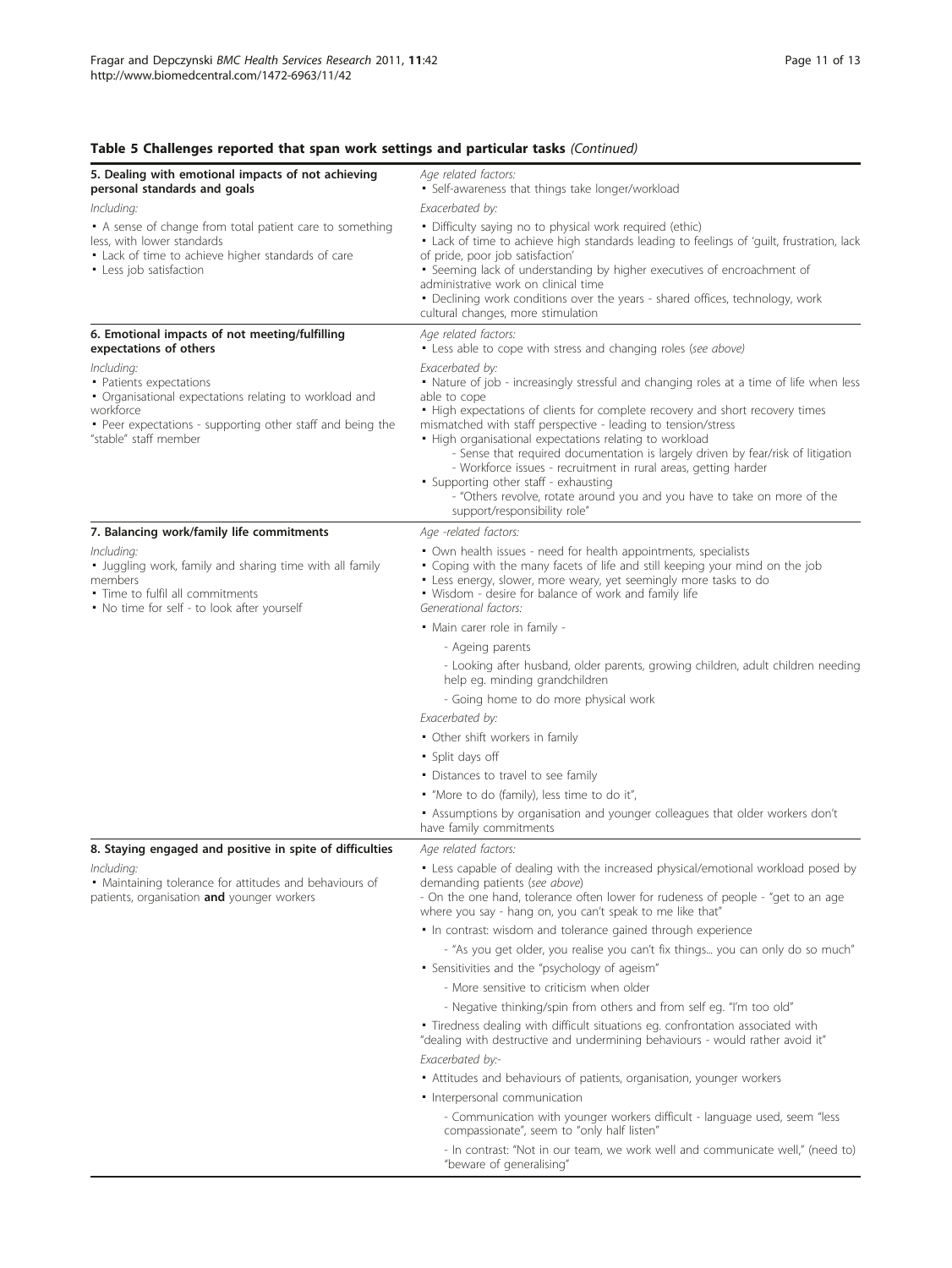<span id="page-11-0"></span>[10]. Finding ways to address concerns and avoid excessive demands being placed on older health workers, should contribute to a happier, healthier and more sustainable older health workforce.

#### Conclusions

This study describes some of the practical difficulties and issues confronting older workers in the Hunter New England health region of NSW, which are likely to be shared in other regions. With a view to developing practical solutions, the following recommendations have been made to and accepted by the Health Service Executive Team:

- Older health workers should be involved in development of "a resource booklet" on ageing and other factors that impact upon work with practical suggestions for addressing these at personal and local level - The Health Service should establish a health service "Task Force", comprising managers, older rural health workers and an occupational therapist, to examine the study findings and implement area-wide policy and practice solutions, as well as recommendations for state-wide policy development.

Older health workers in rural areas are a committed and productive section of the workforce who are meeting health service delivery needs at considerable personal cost. This study supports the view that there comes a point where physical and emotional 'costs' exceed the benefits of work, particularly as other realms of life take on more importance - but that this is likely to occur more rapidly, where stressors and difficulties that are amenable to solution or modification are not addressed. Actions that health services can take to consult and value the opinions of older workers in addressing these difficulties, will benefit not only older workers, but will be in the interests of the health service and better health care delivery.

### Funding

The Older Health Workers Project was an internally funded, co-joint activity of the Australian Centre for Agricultural Health and Safety and the Hunter New England Area Health Service. No special-purpose or external funds were received or allocated from any other funding bodies. Research time and labour costs were met under existing funding arrangements by the Australian Centre for Agricultural Health and Safety.

#### Acknowledgements

Persons:

- 1. Hunter New England Area Health Service Executive Team, who approved and supported the Older Health Workers Project workshops
- 2. Health workers who participated in the workshops, who shared their insights and experiences of being an older health worker in a rural area

3. The Older Health Workers Project Reference Group, who provided advice and assistance with implementation of the Project.

#### Authors' contributions

Both authors have (1) made substantial contributions to conception and design, acquisition of data, analysis and interpretation of data; 2) were involved in drafting the manuscript; and 3) have given final approval of the final manuscript.

#### Competing interests

The authors declare that they have no competing interests.

Received: 4 June 2010 Accepted: 21 February 2011 Published: 21 February 2011

#### References

- 1. Schofield DJ, Page SL, Lyle DM, Walker TJ: [Ageing of the baby boomer](http://www.ncbi.nlm.nih.gov/pubmed/17061915?dopt=Abstract) [generation: how demographic change will impact on city and rural GP](http://www.ncbi.nlm.nih.gov/pubmed/17061915?dopt=Abstract) [and nursing workforce.](http://www.ncbi.nlm.nih.gov/pubmed/17061915?dopt=Abstract) Rural and Remote Health 2006, 6:604.
- 2. Australian Institute for Health and Welfare: Rural, regional and remote health - Indicators of health system performance. Canberra; 2008, [AIHW Rural Health Series, vol 10].
- 3. Schoo AM, Stagnitti KE, Mercer C, Dunbar J: [A conceptual model for](http://www.ncbi.nlm.nih.gov/pubmed/16375575?dopt=Abstract) [recruitment and retention: Allied health workforce enhancement in](http://www.ncbi.nlm.nih.gov/pubmed/16375575?dopt=Abstract) [Western Victoria, Australia.](http://www.ncbi.nlm.nih.gov/pubmed/16375575?dopt=Abstract) Rural and Remote Health 2005, 5:477.
- 4. O'Kane A, Curry R: Unveiling the secrets of the allied health workforce. Proceedings of the 7th National Rural Health Conference, 1-4 March 2003; Hobart National Rural Health Alliance; [\[http://nrha.ruralhealth.org.au/](http://nrha.ruralhealth.org.au/conferences/docs/7thNRHC/Papers/general%20papers/sunday%20symposium%20a.pdf) [conferences/docs/7thNRHC/Papers/general%20papers/sunday%](http://nrha.ruralhealth.org.au/conferences/docs/7thNRHC/Papers/general%20papers/sunday%20symposium%20a.pdf) [20symposium%20a.pdf\]](http://nrha.ruralhealth.org.au/conferences/docs/7thNRHC/Papers/general%20papers/sunday%20symposium%20a.pdf).
- 5. Shephard R: Aging and productivity: some physiological issues. International Journal of Industrial Ergonomics 2000, 25:535-545.
- 6. Fitzgerald D: [Aging, experienced nurses: Their value and needs.](http://www.ncbi.nlm.nih.gov/pubmed/17563332?dopt=Abstract) Contemporary Nurse 2007, 24:237-243.
- 7. Harma M, Ilmarinen J: Towards the 24-hr society New approaches for aging shift workers? Scand J Work Environ Hlth 1999, 25:610-615.
- Muecke S: [Effects of rotating night shifts: literature review.](http://www.ncbi.nlm.nih.gov/pubmed/15842451?dopt=Abstract) Journal of Advanced Nursing 2005, 50(4):433-439.
- 9. Letvak S: [Health and safety of older nurses.](http://www.ncbi.nlm.nih.gov/pubmed/15858524?dopt=Abstract) Nursing Outlook 2005, 53(2):66-72.
- 10. Gabrielle S: [Adjusting to personal and organisational change: views](http://www.ncbi.nlm.nih.gov/pubmed/18780674?dopt=Abstract) [and experiences of female nurses aged 40-60 years.](http://www.ncbi.nlm.nih.gov/pubmed/18780674?dopt=Abstract) Collegian 2008, 15:85-91.
- 11. Broom D, D'Souza R, Strazdinsa L, Butterworth P, Parslowa R, Rodgersa B: The lesser evil: Bad jobs or unemployment? A survey of mid-aged Australians. Social Science & Medicine 2006, 63(3):575-586.
- 12. Letvak S: Myths and realities of ageism and nursing. AORN Online Journal 2002, 75:1101-1107.
- 13. Sterns H, Sterns A: Health and employment capability of older Americans. In Older and active: How Americans over 55 are contributing to society. Edited by: Bass AS. New Haven: Yale University Press; 1995:117-135.
- 14. Sterns HL, Miklos SM: The aging worker in a changing environment: Organisational and individual issues. Journal of vocational behaviour 1995, 47:248-268.
- 15. Bound J, Schoenbaum M, Stinebrickner TR, Waidmann T: The dynamic effects of health on the labor force transitions of older workers. Labour Economics 1999, 6(2):179-202.
- 16. Dwyer DS, Mitchell OS: [Health problems as determinants of retirement:](http://www.ncbi.nlm.nih.gov/pubmed/10346352?dopt=Abstract) [are self-rated measures endogenous?](http://www.ncbi.nlm.nih.gov/pubmed/10346352?dopt=Abstract) J Health Econ 1999, 18(2):173-193.
- 17. Friis K, Ekholm O, Hundrup Y, Obel E, Grønbæk M: [Influence of health,](http://www.ncbi.nlm.nih.gov/pubmed/17366084?dopt=Abstract) [lifestyle, working conditions, and sociodemography on early retirement](http://www.ncbi.nlm.nih.gov/pubmed/17366084?dopt=Abstract) [among nurses: The Danish Nurse Cohort Study.](http://www.ncbi.nlm.nih.gov/pubmed/17366084?dopt=Abstract) Scandinavian Journal of Public Health 2007, 35(1):23-30.
- 18. Hansson RO, Robson SM, Limas MJ: [Stress and coping among older](http://www.ncbi.nlm.nih.gov/pubmed/12441603?dopt=Abstract) [workers.](http://www.ncbi.nlm.nih.gov/pubmed/12441603?dopt=Abstract) Work 2001, 17(3):247-256.
- 19. Mills A, Millsteed J: Retention: an unresolved workforce issue affecting rural occupational therapy services. Australian Occupational Therapy Journal 2002, 49(4):170-181.
- 20. Struber J: Recruiting and retaining allied health professionals in rural Australia: Why is it so difficult? The Internet Journal of Allied Health Sciences and Practice 2004, 2(2):1-8.